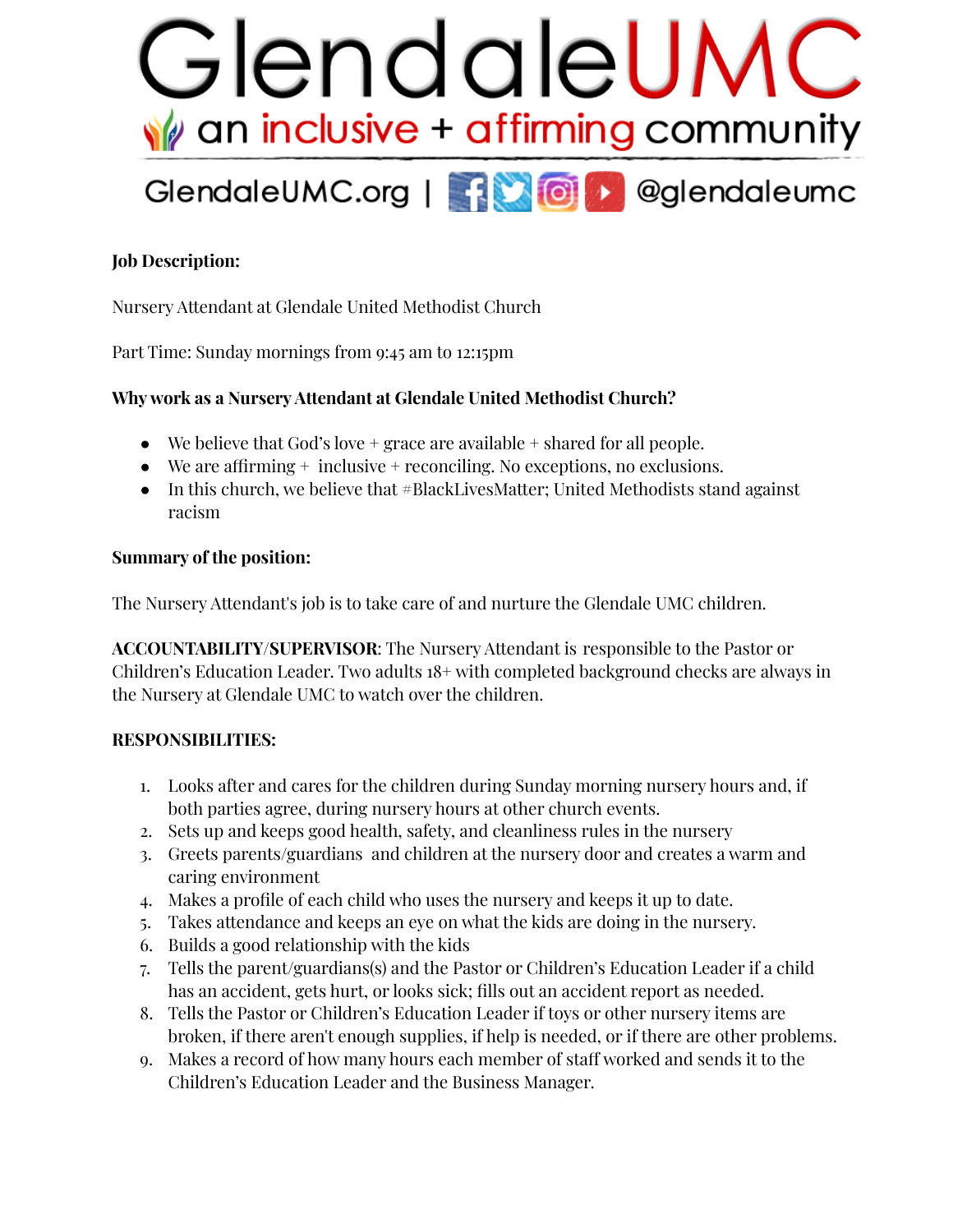- 10. Tells the Pastor or Children's Education Leader as soon as possible when he or she needs time off (at least 14 days in advance of scheduled absence).
- 11. Tells the Pastor or Children's Education Leader or their designee as soon as possible if illness or other circumstances keep them from coming.
- 12. Takes care of children at other church events when both parties agree.

### **SKILLS AND KNOWLEDGE:**

- 1. At least 1 year of experience caring for babies and young children, or completion of a Red Cross [babysitting](https://www.redcross.org/take-a-class/babysitting/babysitting-child-care-training/babysitting-classes) course or equivalent.
- 2. You must be an adult, which means you must be at least 18 years old to follow Glendale UMC's Safe [Sanctuary](https://s3.us-east-1.amazonaws.com/gbod-assets/generic/09-2020-Safe-Sanctuaries-Smaller-Membership-Congregations.pdf) Policy.
- 3. A background check must be done and passed in accordance with Glendale [UMC's](https://s3.us-east-1.amazonaws.com/gbod-assets/generic/09-2020-Safe-Sanctuaries-Smaller-Membership-Congregations.pdf) Safe [Sanctuary](https://s3.us-east-1.amazonaws.com/gbod-assets/generic/09-2020-Safe-Sanctuaries-Smaller-Membership-Congregations.pdf) Policy.
- 4. Completion and proof of required training in accordance with Glendale [UMC's](https://s3.us-east-1.amazonaws.com/gbod-assets/generic/09-2020-Safe-Sanctuaries-Smaller-Membership-Congregations.pdf) Safe [Sanctuary](https://s3.us-east-1.amazonaws.com/gbod-assets/generic/09-2020-Safe-Sanctuaries-Smaller-Membership-Congregations.pdf) Policy
- 5. Get trained in first aid and CPR for [babies/children](https://www.ecprcertification.com/index.php/page/cprandfirstaid_intro) (if not already certified)
- 6. Experience caring for children with special needs or knowledge of how to do so
- 7. Makes and keeps a good relationship with the kids and their parents/guardians.
- 8. Knows where Glendale UMC's first aid kits, emergency exits, emergency phone numbers, fire extinguishers, and other important emergency items are.
- 9. Minimizes the chance of spreading infectious diseases, such as COVID-19, by practicing good personal hygiene, such as washing hands and using lotions that kill germs, and wearing a mask when requested or needed.
- 10. You must be able to pick up and carry at least 40 pounds.

## **SCHEDULE OF WORK:**

- The typical work schedule every Sunday is **9:45 am CST to 11:45 am CST**
	- - *occasionally up to 12:15pm CST* if extended time is needed, Children's Education Leader will notify of the projected delay.
- When both parties agree, Nursery Attendant staff can work extra hours to take care of children at church events other than Sunday morning.

### **COMPENSATION:**

Depending on experience, \$18 to \$22 per hour.

Send your resume to  $\frac{\text{steph@glendaleume.org}}{\text{steph@glendaleume.org}}$  if you are interested.

Glendale UMC IS ABOUT:

● We are a spiritual, progressive community that speaks up for the homeless and hungry and makes a safe place for all kinds of Christians.